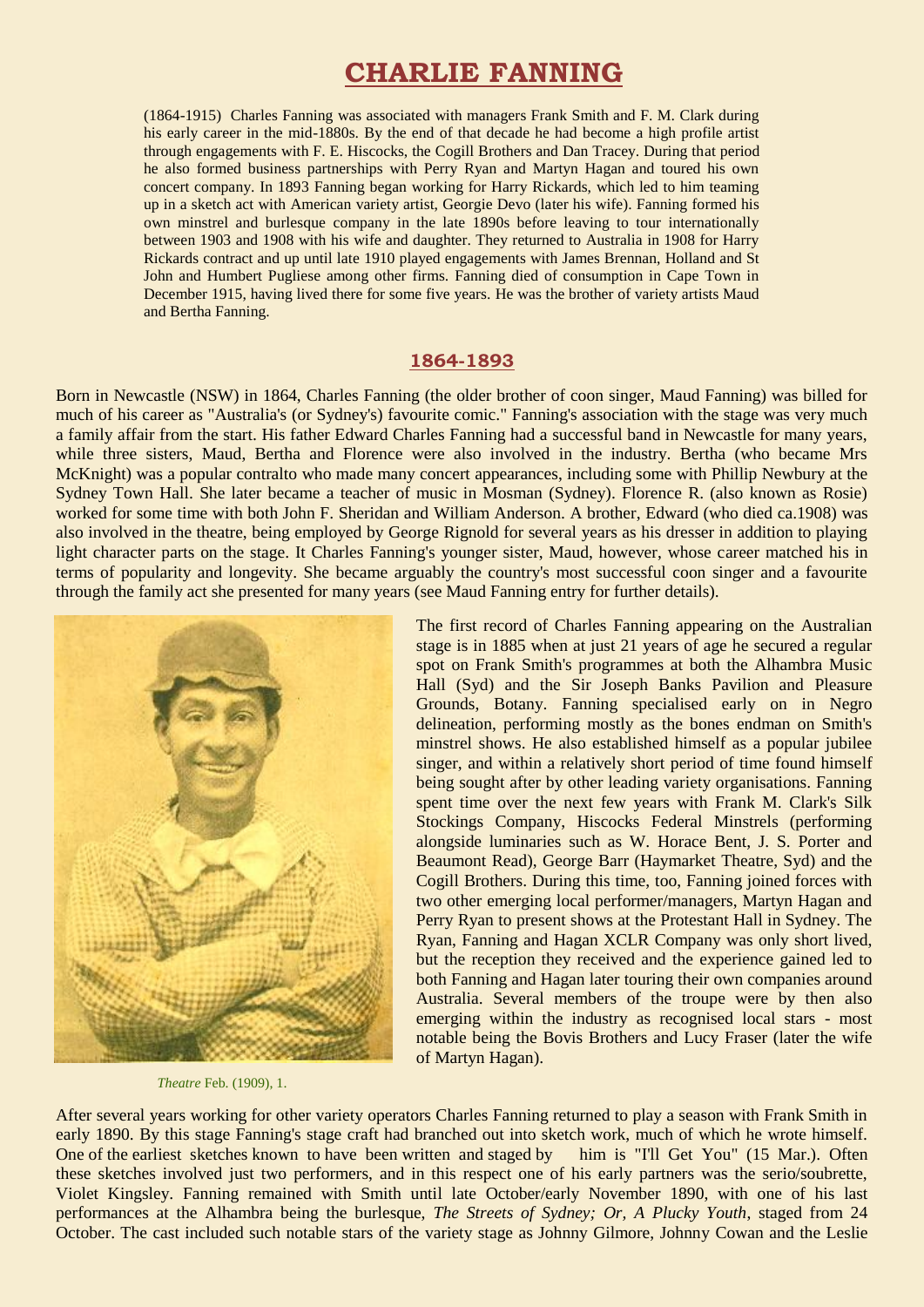Brothers. Following his engagement with Smith, Fanning joined forces briefly with H. Florack's newly reformed Federal Minstrels Company. This company, which also included Harry Clay, had created some waves the previous year when they appropriated the moniker previously made popular by F. E. Hiscocks.

During the early 1890s Fanning cemented his reputation as one of the country's leading comedy singers, sketch writers and refined specialty artists. Always popular with Sydney audiences he played occasional return engagements with Frank Smith between top of the bill engagements with entrepreneurs like Dan Tracey and Harry Barrington (who took over Smith's Alhambra operations in early 1893), or with his own minstrels troupe at popular weekend venues like the Bondi Aquarium. The line-up in 1890 included his sisters Maud and Bertha, J. Whitworth and Lorrie St. George among others. One of Fanning's more popular sketches around this time was the Ethiopian burlesque, "The Bruised Heart," staged at the Alhambra on 19 Mar. 1892. With Smith, too, he increased his profile by playing hilarious characters in such farces as "Hard to Kill" (5 Sept. 1892) and "A Night in Woolloomooloo" (26 Mar. 1892). During the same period he occasionally toured his own company around the eastern states. One known tour was in late 1891. It was this time onwards that Fanning's billing in advertising began to include such slogans as: "Australia's favourite comic," "the Mogul of Minstrelsy," "King of Ethiopian Comedians" and "Sydney's ever-favourite comedian." Such was Fanning's popularity with audiences and critics alike by this stage that in September 1893, Harry Rickards offered him a season at his newly built Tivoli Theatre. A few weeks into his season the *Sydney Morning Herald* devoted a good deal of space in its review of the current show to Fanning:

A new laughable absurdity [presented by Mr Charles Fanning] consisted of a breathless narrative of impossible doings in high places, delivered with a mirth-provoking air of honesty and good faith.; he was encored for a ditty about "Joanna," sang a parody, of which the burthen was "the man who's breaking stones at Monte Carlo;" and displayed a capital falsetto voice in the popular Neapolitan barcarole, "Funiculi, Funicula" (9 Oct. 1893, 6).

The timing of Charles Fanning's engagement with Rickards was fortunate for several reasons, first because it was a period when variety's fortunes were being seriously threatened as a result of the late 1880s/early 1890s economic collapse. In this respect Rickards was the only one of his peers at the top end of the industry to be able to manage to continue operating at this level through to the end of the decade, hence providing high quality local performers artist like Fanning with much needed financial security. The second reason was both professional and personal.

## **1894-1897**

While Fanning was on the bill of the Sydney Tivoli in September 1893 the company was joined by English marionette comedian Fred Davys and his American partner, soubrette Georgie Devoe. The couple had been touring the Antipiodes since 1888, most of that time under Rickards management. By the time of this engagement, however, their relationship was breaking down, and indeed by the end of the year they appeared on their last bill together before separating. In August 1894 Devoe debuted with Harry Barrington's company at the Alhambra Music Hall, Sydney. A few weeks later the line-up was strengthened with the inclusion of several new artists, including Fanning. On 15 September the two artists returned to the Sydney Tivoli for Harry Rickards, presenting their own solo turns. The following week they appeared together for the first time in a sketch act.



*Sydney Morning Herald* 22 Sept. (1894), 2.

From this point onwards Fanning and Devoe worked almost exclusively together, both as solo artists and as sketch partners. They also appeared with other performers in various specialty entertainments, musical comedies and burlesques and so forth. It's clear from advertising over the course of the remainder of the 1890s, however, that Fanning was regarded as one of the feature performers in any company he appeared in, despite being on the same bills as top-liners Charlie Pope and Irving Sayles, Will Whitburn, Priscilla Verne, Harry Shine and the Bovis Bros to name just a handful. While Devoe and Fanning are known to have been engaged by a number of different management firms during the remainder of the 1890s, including the Cogill Bros, that five year period saw them mostly associated with Harry Rickards, and in particular his venues in Sydney and Melbourne.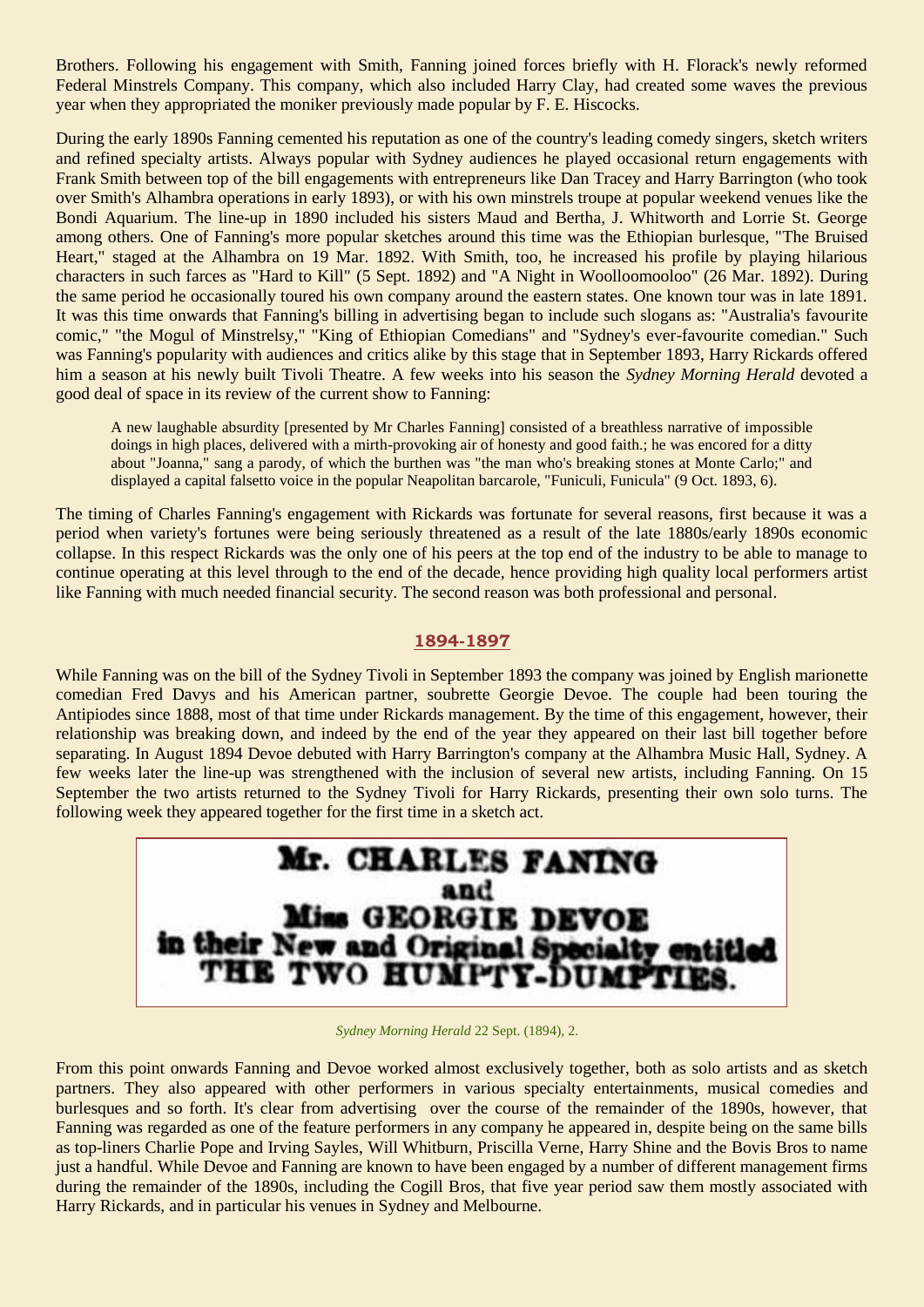The 1890s also saw Fanning develop his creative abilities, writing numerous sketches and minstrel farces. One particular favourite, and which is believed to have been adapted by other local companies over the next decade or so was his original comedy sketch, "The Asylum" (9 Feb. 1895). The premiere production included among its cast Fanning and Devoe, Charlie Pope, Irving Sayles and Florrie St Clair. Another highlight of his long Rickards engagement was the pantomime, *Jack the Giant Killer* (22 Mar. 1898) in which he played the part of Merlyn. During the year he also staged two burlesque sketches – "Hamlet" (2 Apr.) and "The Far Beyond" (12 Nov.). The balcony scene from Fanning's burlesque on *Hamlet* was to become a regular attraction for Fanning and Devoe over the course of their later career, with the first known staging being at the Bijou Theatre (Melb) on 14 January the following year. Three of his more popular turns during Rickards 1899 Melbourne Opera House season were the burlesque sketches "Heavy Weightlifting and Chain Breaking" (14 Jan.), "The Melbourne Cup in Five Minutes" and a spoof on imported star, Cinquevalli (4 Nov.). By the end of 1899 Fanning had put together his own company for a season at the Protestant Hall, Sydney. Given his already high industry profile it is of little surprise, too, that the troupe, billed as Charlie Fanning's Minstrel and Burlesque Company, comprised a stellar line-up of local and "imported" artists, – notably Priscilla Verne, Walter Reed, Johnny Cowan, Ted Sutton, Harry Carlton, Lillie Linton, Wal Cottier, Hetty Patey, Mabel Lynne, Sisters Gallardy, Millar Fraser, Arthur Crane, The Two Ks. Also in the company was his new wife, the pair having married in Sydney on 19 January the previous year.



**Mrs Charlie Fanning - Georgie Devoe** *Theatre* Feb. (1909), 9.



**Charlotte Fanning** *Theatre* Feb. (1909), 9.

# **1900-1910**

In early 1900 Fanning and Devoe's daughter Charlotte was born in Melbourne. Soon afterwards they travelled to Western Australia to take up a contract with Jones and Lawrence at the Cremorne Gardens (Perth). They likely also toured the Murchison goldfield circuit during this period. The pair made a huge impression on Perth audiences, and found their performances being recalled time and again. The *West Australian* notes of Fanning's stage presence: "His style is quaint and original, and the absence of vulgarity is the leading characteristic of his specialty work" (19 Feb. 1900, 3). One of the more popular solo turns staged by Fanning was "The Albany Cup in Five Minutes" (likely an adaptation of his Melbourne routine), which the paper indicates was a satire of a "bookmaker with a mania for laying long-odds" (5 Feb. n. pag.). Perhaps his greatest successes there, however, were his parodies of patriotic songs and songs that were then the current rage - including "Caller Herrin," "When Other Lips" and "The Absent-Minded Bushy." He is also said to have performed a burlesque contortion act that satirised the Tyler Risley act and presented a scream of an act in a burlesque of a prima donna.

Their next major engagement was with John Fuller and Sons, first in New Zealand where they played seasons in Auckland and Wellington in late 1900/early 1901. Interestingly Fred Davys was also in New Zealand around the same time, but while Devoe and Fanning were on the North Island he was on the South Island appearing in Dunedin for Percy Dix. Devoe and Fanning returned to Sydney in March 1891 and joined the Fullers at the start of their 12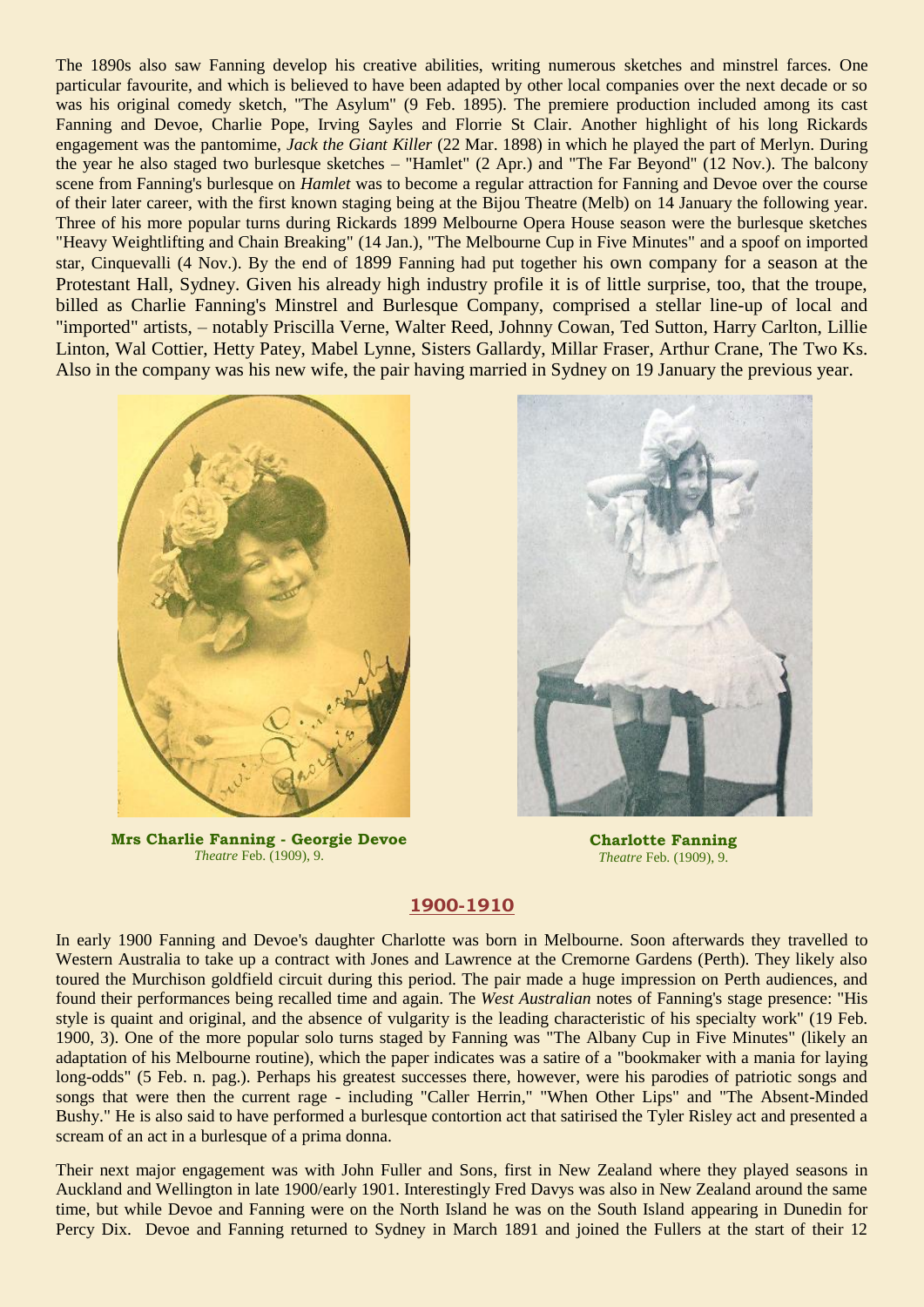months stay at the Empire Theatre. The couple made their reappearance "after a prolonged absence" on 22 June, remaining with the company through until at least early July. By December that same year they were back in New Zealand, playing a season at the Theatre Royal, Wellington, but this time under the management of Percy Dix. John Fuller re-engaged them in 1902 as headline acts for his Polite Empire Entertainers. They played their first show in late April at Launceston. A month later Fuller transferred them to Hobart's Temperance Hall.

Although their precise whereabouts between the 1902 Hobart engagement in 1902 and September 1908 are yet to be established, Fanning and Devoe the entire six years. A letter from Fanning written in England in early 1903, which was published in several Australian newspapers [see right] indicates that he had already played a successful engagement in South Africa by that time (see right). Research undertaken by Michael Raynor has also uncovered a brief article published in Perth's *Western Mail* on 27 September 1902 which reports that Devoe and Fanning had recently been performing in Cape Town. Raynor further notes the family, listed as Mr C. Faning, Mrs Faning and Master Faning [sic] sailed from Cape Town on 8 October for Southhampton, England, aboard the S. S. St Louis (Master Faning was Devoe and Davys' son Frederick<sup>1</sup>). As "Charlotte was an infant," writes Raynor, she was "not mentioned in the passenger list."

In his 12 January 2012 research document Raynor writes that Devoe was very likely still working professionally around this time but he is yet to uncover any advertising or reviews with her name mentioned. What he has discovered, however, is that Devoe and her daughter sailed from Liverpool to New York at least twice between 1903 and 1906. They left Southhampton the first time on 7 March

Mr. Charlie Faning writes from Manchester by<br>the latest mail:-"I am pleased to tell you I nade a big hit in South Africa, and have met with the same success here. This is a fine ye-opener. They know how to treat colonials tere. All the Australians I've met are noing well, ind the audiences are great ! Every stranger has o do a trial show here. Hamilton Hill and the Poluski Brothers put a word in for me, and I went on and did great ! The winter here isn't taif as severe as we expected it to be--no snow it all to speak of. Another thing I must tell you. The orchestras are simply fine, and only one relearsal a week-on the Monday-and that is opn Manchester, but I only use sixteen. It's funny o hear them singing all the chorus's coming tome from a show. They can let it go, too-no ing interferes with them. the interferes with them. They go to a show<br>with the idea of having a good time. If they If they on't like a little turn they simply sit there and vatch it through, or those who are near a bar vill quietly slip out for a drink. You never hear hem complain. This place where I am this week<br>s rightly named, for it is a 'palace,' and every urn a star turn."

*Queenslander* 7 Mar. (1903), 514.

aboard the S.S. St Paul. The second trip saw them arrive back in New York on 15 February 1906 aboard the S.S. Majestic. "The United Kingdom Incoming Passenger Lists 1878-1969 [available via Ancestry.com] records that the pair returned to England mid-year via Buenos Aires (having left on the Argentinean capital on 23 June. Earlier Fanning had travelled from Liverpool to New York, arriving on 20 May before heading south the Argentina presumably with, or to meet up with his wife and daughter. Raynor notes with some interest that the comedian listed his occupation at that time as a "theatrical agent."



1

Fanning is recorded as being back in New York in early January 1907, billed as the "Australian Comedian and the Man with a Voice" (*New York Morning Tele*graph, 8 Jan. 1907, n. pag.). Whilst the whereabouts of Georgie Devoe and Charlotte is again unknown, Raynor believes that they would have also been working - either in Great Britain or the USA. Two issues of the Theatre magazine from 1909 provide a little more information on the career movements of the Fannings during their time in Great Britain, recording that the couple played such venues as the South London Palace of Varieties, Oxford Palace (Middlesbrough), Barnards Palace of Varieties (Greenwich) and London's Royal Standard Music Hall (Jan. 1909, 15; and Feb. 1909, 9).

What has been ascertained in terms of their movements is that the Fannings returned to Australia in 1908 under contract to Harry Rickards,<sup>2</sup> arriving in Perth on 2 October. Eighteen days later they were the feature artists for Rickards Tivoli Vaudeville Company's opening show at the Palace Gardens. Later that year the couple and their daughter also toured the Western Australian goldfield towns, playing Kalgoorlie around Christmas/New Year. On 1

<sup>1</sup> See "Historical Notes and Corrections" section for further details uncovered by Michael Raynor regarding Frederick Davys' movements around the early 1900s in relation to his mother and father.

<sup>2</sup> See "Additional Quotations" section below for an interview with Charles Fanning upon his return to Australia in 1908, in which he refers to his overseas experieneces.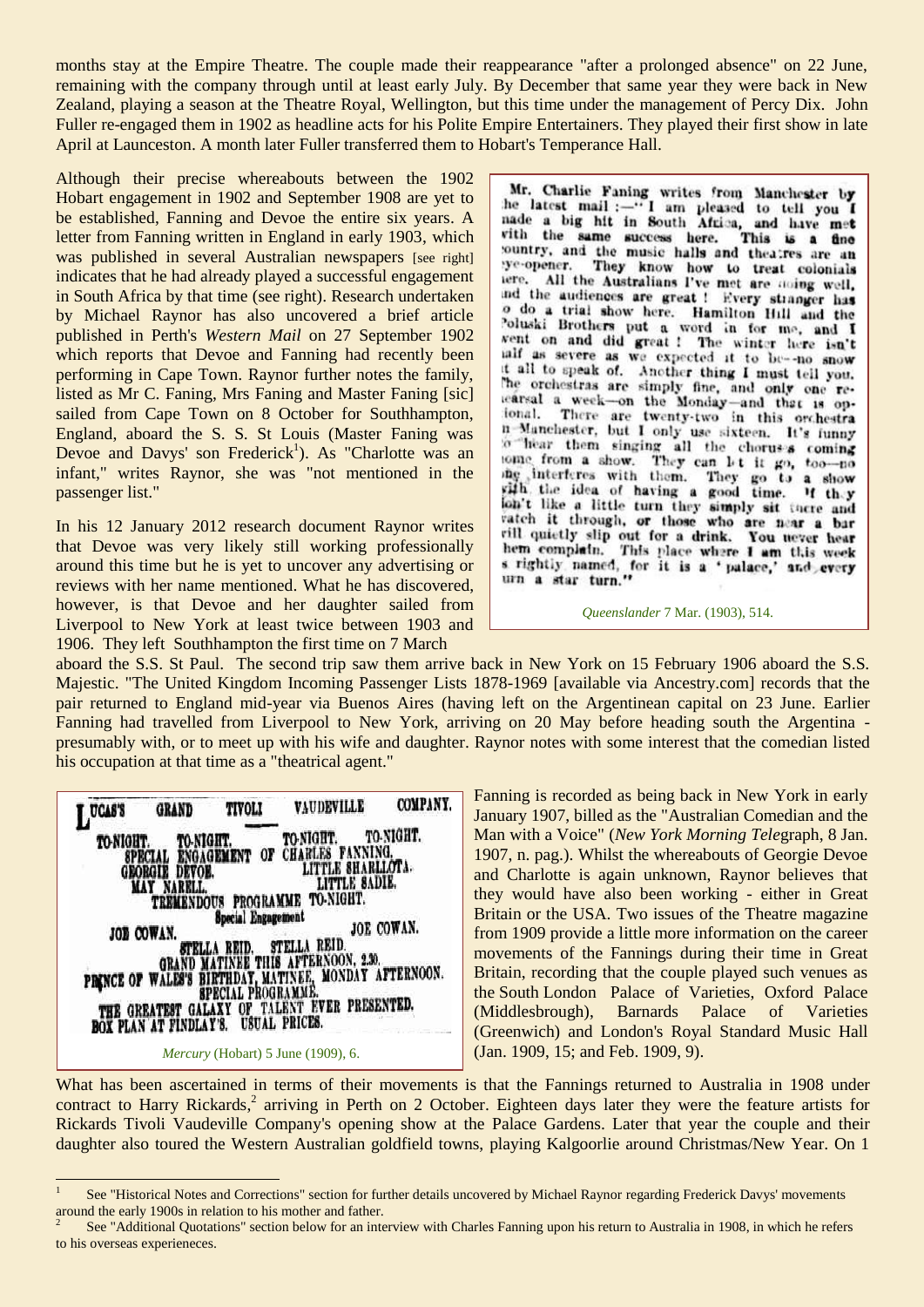May the following year they opened at Melbourne's Opera House. Although the *Theatre* reports that the Fannings had signed a two year contract with the Tivoli organisation (Feb. 1909, 9), this must have been either shortened or undertaken on a casual basis as the couple accepted a number of alternate engagements during their two years back in the country. Following the Melbourne season the family travelled to Hobart, where they opened on 29 May with Lucas' Grand Tivoli Vaudeville Co (no relation to Harry Rickards' organisation).<sup>3</sup>

Over the next two years Fanning and Devoe played seasons with James Brennan in Melbourne (Gaiety Theatre) and Sydney (National Amphitheatre), Holland and St John (Bris) and C.F. and H. Pugliese (Alhambra Theatre, Syd). The *Brisbane Courier* records that two particular highlights of the Fanning/Devoe turn during their 1910 Empire Theatre season were their "Romeo and Juliet" burlesque (16 July 1910) and a motoring burlesque that "started off in an extremely fantastic fashion" (5 Sept. 1910, n. pag.). Although Fanning had initially indicated that he and his wife planned to remain in Australia, by 1910 they had made the decision to go back to settle in South Africa. Before leaving Australia they played at least two engagements in Sydney and Brisbane.

Sometime after late 1910 Fanning left for South Africa where he settled, presumably still performing with his wife and daughter. In its 5 January 1916 issue, *Australian Variety* reported: "For many years Australia's foremost cornermen and blackface comedian… Charles Fanning is dying of consumption in Somerset Hospital, Cape Town (4). However, according to a report published in the *West Australian* on 29 January, Fanning had by then already died on 6 December 1915. In reporting Fanning's death in its March 1916 issue, the *Theatre* presented in detail one of his patter turns, "Push and Pull." The same journalist (who recalled the patter from some five years previous) goes on to note that "with his wobbly-gobbly way of speaking there was never, particularly in respect of patter, a more amusing blackfaced comedian than Mr Fanning heard in Australia" (n. pag.). In *The Streets of Sydney*, Isadore Brodsky provides further insight into the type of relationship and standing Fanning had with his adoring public during the prime of his career:

His first turn appealed to a bunch of jockey boys in the audience and in devilment they sent up a bouquet at the end of the turn - a bunch of carrots. Said Charlie: "Thank you boys, but you haven't sent the corned beef with this." At [the] interval the boys whipped over to paddy's Markets to atone for their thoughtfulness [sic]. Fanning came on after the intermission and completed his popular turn. And then he got the big surprise. It was the corned beef. The jockey's three a huge round of smoking beef onto the stage - the entire stock of a market stallholder. Ah! for the old days of Paddy's Markets and Campbell Street, old-timers will say with a sigh" (127).

It is presently unclear what happened to Fanning's wife and daughter in the immediate years following his death. Michael Raynor, the grandson of Devoe's first partner Fred Davys has conducted research which shows mother and daughter returned to the USA via the Great Britain in 1920. On the shipping manifest both Georgie and Charlotte are listed as actresses. Devoe also stated that they had been living at 38 Theatre Road Calcutta, India with a friend C. L. Phillipps [sic]. How long they resided there is unclear. [See Georgie Devoe's entry for further details of her movements and those of their daughter Charlotte]

# **SEE ALSO**

• **[Maud Fanning](http://ozvta.com/practitioners-f/)** • **[Georgie Devoe](http://ozvta.com/practitioners-d/)**

# **ADDITIONAL QUOTATIONS**

• Charles Fanning seems to be making a do of it with his vaudeville show at [the] Sydney Opera House, where the artists are Walter Reed in the centre, Johnny Cowan, Ted Sutton, Harry Carlton and Charles Fanning on the corners, Lillie Linton, Hetty Patey, Mabel Lynne, Sisters Gallardy, Georgie Devoe, Millar Fraser, and Arthur Crane. "The Two Ks" do their old-time bycle act of '89, and Charles Fanning gives an amusing burlesque on the world's juggler and balancer, entitled "Paul Kruger Sink-in-the-Valley" (OW: 8 Feb. 1900, 51).

NB: The writer incorrectly identifies the venue as the Opera House, when it was in fact the Protestant Hall.

• Charlie Fanning's face is a wonder in itself, and like the maid of the song it is his fortune. But all his merit is not confined to his face, which is as plastic as it is grotesque in its mobility as are politicians on the jelly-fish. He talks patter by the yard – a yard where no weeds grow for his "patter" though just the same is as fresh as it was when I heard it first as the old Haymarket and the newly-opened Tivoli; it must be a dozen years ago (STP: 11 Feb. 1900, 5).

<sup>1</sup> 3 It is assumed that the artist billed as Little Sharlotta was in fact Charlotte Fanning.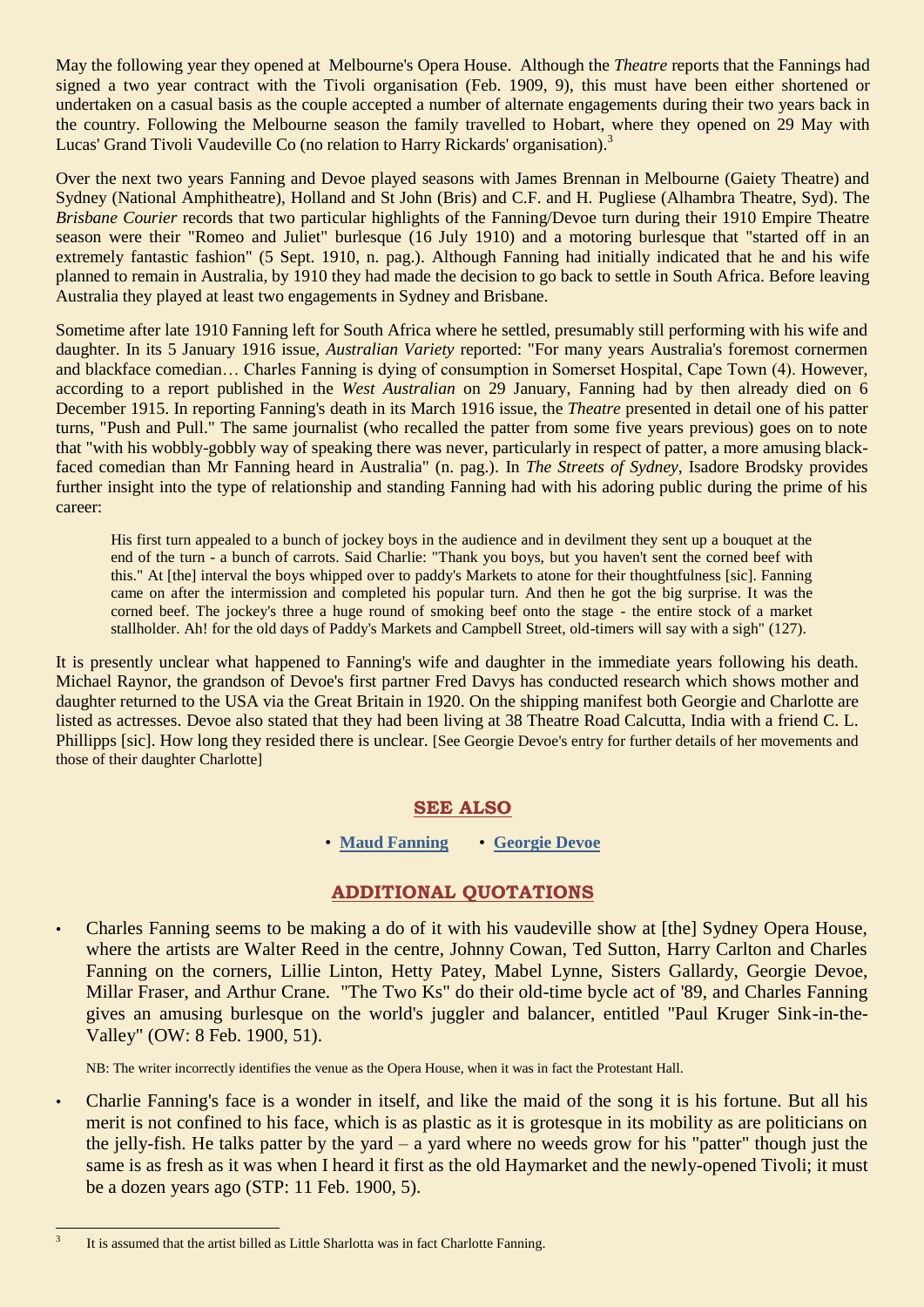- Charles Fanning "let 'em all come" was neatly sold on his recent arrival in Perth. On reaching his hotel he was met by a friend, who introduced a city wag as the reporter of the local buster, and the latter requested an interview as to the future of the British stage, with a special reference to the burnt cork section. Charles let himself out volubly, and after rattling off for half-a-dozen interviews, paused to ask the name of the paper and how many copies he was expected to take. Then the "interviewer" winked at the friend, and the friend winked at Charles, who winked back his acknowledgement of the "sell." Fanning has since made another addition to his repertoire of songs. It is "One of his legs is longer than it really ought to be," and he sings it feelingly (OBS: 3 Mar. 1900, 6)
- Charlie Fanning, one of London's favourite comedians, and an artist of exceptional ability, returned to Australia by the R.M.S. Oroya to-day, in company with his wife and eight-year old little girl. He informed a *Daily News* reporter that he had come out to Australia under management to Harry Rickards and would commence a season at Perth…. "I have done remarkably well," said he, "since I left Australia six years ago. I have been doing three halls nightly in London and performed throughout the provinces of England with Cinquevalli and Little Tich. I also enjoyed a six months tour through the United States. Do I intend to reside permanently in Australia? Well, rather." A ship's official informer our representative that Mr, Mrs and Miss Fanning had been the light and soul on board the Oroya on her trip out (DNP: 8 Oct. 1908, 8).

## **ORIGINAL FARCES AND SKETCHES**

- **1890:** I'll Get You (sk)
- **1892:** The Bruised Heart (sk)
- **1895:** The Asylum (f) Hamlet (sk) The Far Beyond (sk)
- **1899:** Weightlifting and Chain Breaking (sk) The Melbourne Cup in Five Minutes (sk)
- **1902:** The Clockmaker (f)

## **TROUPES**

Charlie Fanning Concert Party • Charlie Fanning Co • Charlie Fanning's Minstrel & Burlesque Co • Cogill Bros' Minstrels • Dan Tracey Minstrels • Dan Tracey & Harry Rickards' New Musical Comedy Co • F.M. Clark's Silk Stockings • Harry Rickards' New Comedy & Specialty Co • Harry Rickards' New English & Irish Co • Harry Rickards' New Musical & Specialty Co • Harry Rickards' New English Co • H. Florack's Federal Minstrels • Hiscocks' Federal Minstrels • Protestant Hall Co • Ryan, Fanning & Hagen XCLR Co

### **ENGAGEMENTS CHRONOLOGY**

**Incl. Bertha Fanning, and Georgie Devoe (1894 - )** \* = Details regarding length of engagement are yet to be established

- **1885:** FRANK SMITH (Alhambra MH, Syd; ca. 23 May\*)
- **1886:** FRANK SMITH (Alhambra MH, Syd; ca. 24 July\*)
- 1887: F. M. CLARK (Lse. Clark & F. E. Hiscocks > Vic Hall, Melb; ca. 4 June.\* > Silk Stocking Co)
- **1888:** F. E. HISCOCKS (A of M, Syd; ca. 21 Jan.\* > Federal Minstrels) ► PROTESTANT HALL Co (Prot Hall, Syd; ca. 14 July\*) ► RYAN, FANNING & HAGEN XCLR Co (Prot Hall, Syd; ca. 8 Sept.\*) ► GEORGE BARR (Haymarket MH, Syd; ca. 20 Oct.\*) ► PROTESTANT HALL Co (Prot Hall, Syd; ca. 17 Nov.\*)
- **1889:** FRANK SMITH (Bertha Fanning > Alhambra MH, Syd; ca. 28 Jan.\*) ► COGILL BROS MINSTRELS (St Geo's Hall, Melb; ca. 9 Nov. - \*)
- **1890:** FRANK SMITH (Alhambra MH, Syd; ca. 8 Feb.\*) ► H. FLORACK'S FEDERAL MINSTRELS (+ Bertha Fanning > Bondi Aquarium, Syd; 8 Nov.) ► BONDI AQUARIUM (Syd; ca. 6 Dec.\*) ► CHARLIE FANNING CONCERT Co (Prot Hall, Syd; ca. 13 Dec.\*) • (Bondi Aquarium, Syd; 13 Dec.)
- **1891:** DAN TRACEY (+ Bertha Fanning > S of A, Syd; ca. 3 Jan.\*) ► FRANK SMITH (Alhambra MH, Syd; ca. 24  $Oct.*)$
- **1892:** DAN TRACEY (+ Bertha Fanning > S of A, Syd; ca. 13 Feb.\*) ► FRANK SMITH (Alhambra Th, Syd; ca. 26 Mar.\*) ► FRANK SMITH (Alhambra MH, Syd; 1 Aug - ca. Sept.\*) ► TRACEY & RICKARDS (+ Bertha Fanning > from 12 Nov. > S of A, Syd; ca. 13 Sept. - \* > Tracey Co and Rickards New Musical Comedy Co)
- **1893:** DAN TRACEY Co (+ Bertha Fanning > Gaiety Th, Syd; ca .25 Feb.\*) ► n/e (Gaiety Th, Syd; 3 Mar.\* > Alf M. Hazlewood benefit) ►HARRY BARRINGTON (Alhambra Th, Syd; 25 Feb.\*) ► HARRY RICKARDS (Tivoli Th, Syd; 23 Sept. - \* > company also incl. Georgie Devoe and Fred Davys)